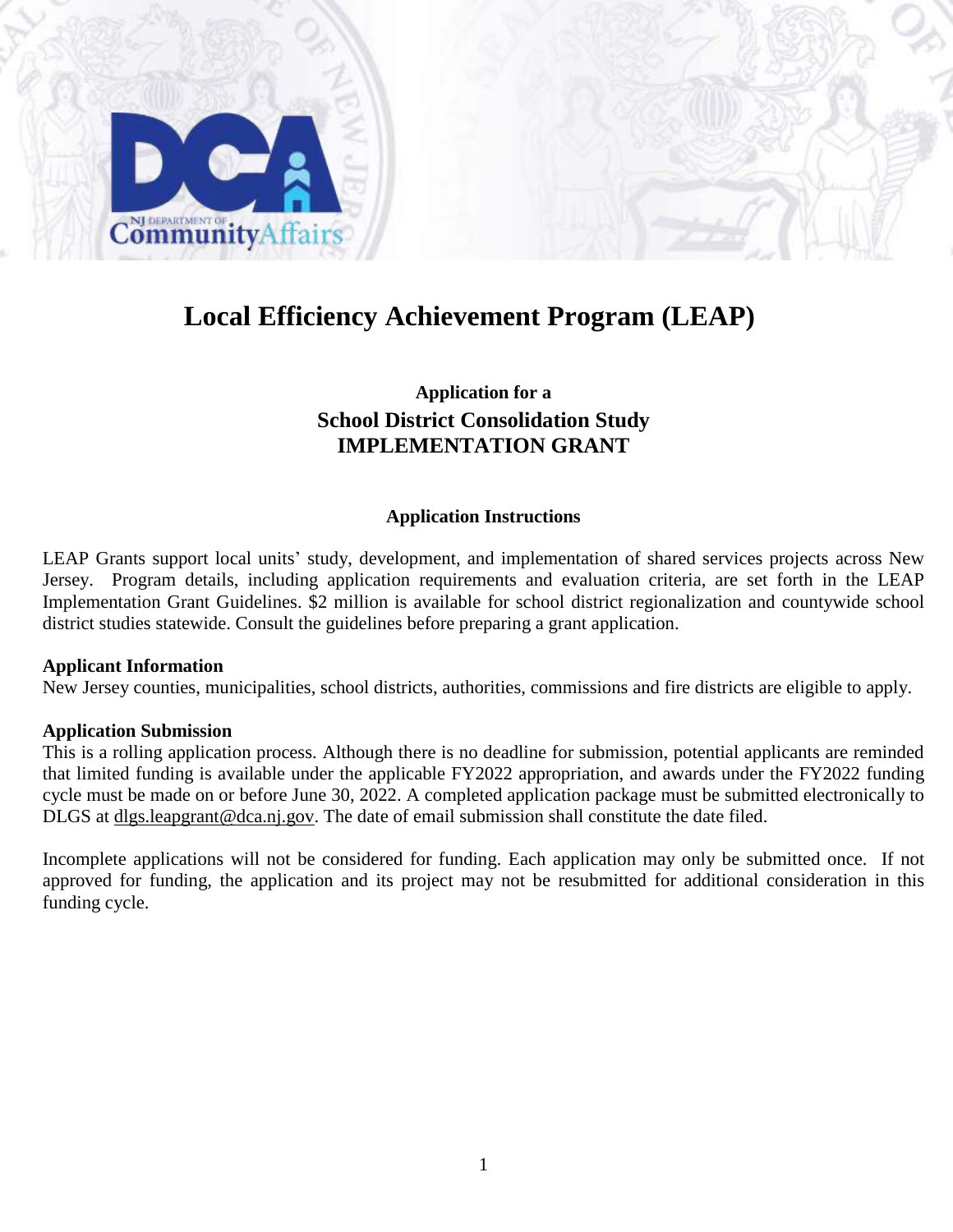## **Please review the Application Checklist to ensure that your application is complete.**

### **Authorizing Resolution (See Sample)**

Every lead applicant and each participating local unit must submit a certified governing body resolution identifying the application's purpose and authorizing participation in the program.

## **Applicant Identification and Project Summary Form (LEAP-1)**

Complete the data page (s): Identify the project name, lead entity, participating local unit (s), the contact information for the proposed grant program administrator and any key personnel assigned to supervise or participate in the implementation grant program and the amount of grant requested.

**In the space provided on LEAP-1**, present a brief (150-200 word) narrative describing the proposed project or feasibility study. The narrative must describe the project or study, estimate the total cost, and summarize the objectives for the study. Indicate the amount of grant funds requested.

#### **Statement of Need (LEAP-2)**

In a one-page summary, demonstrate the need for the proposed project and identify the desired outcome. If appropriate, supporting information and documentation should be included to substantiate the need. Describe the current shared service coordination efforts or document the need for the services.

#### **Project Description (LEAP-3)**

This section should describe the planned study's participants, partnership commitment, objectives, and areas of focus. As appropriate, supporting information and documentation should be included. The information provided must include, but is not limited to, the following information:

- The basis for undertaking the study, including viability and commitment of the partnership (this must include the requisite governing body resolutions).
- Objectives related to enhancing the learning environment for participating school districts.
- Needs and goals related to coordinating curriculum on a K-12 basis.
- Initial indicators or projections related to improved efficiency and cost savings.

#### **Planned Expenditure Report (LEAP-4)**

Use the Planned Expenditures Report of LEAP Funds Form (LEAP-4) to show the proposed expenditure of all LEAP Funds, and the type and amount of local matching funds or resources to be applied to the project.

If funds from other sources will also be used for this project, identify the source, amount and projected use of these funds. All proposed expenditures, including any contingencies, must be clearly and directly related to project activity and essential to accomplishing the project purposes. Proposed expenditures must demonstrate the prudent use of resources. The total grant funds requested must also be included on the Applicant Identification and Project Summary Form (LEAP-1).

## **Project Reports**

Grants reports must be submitted by the lead agency.

Report submission dates on required forms will be scheduled as part of the grant agreement. Reports will be reviewed to determine the degree of project progress within the scope of the work, and its conformance with aid requirements. **The accurate and timely submission of required reports is necessary to ensure the release of grant payments**. Funds will be withheld from any grantee whose reports are delinquent or not filed.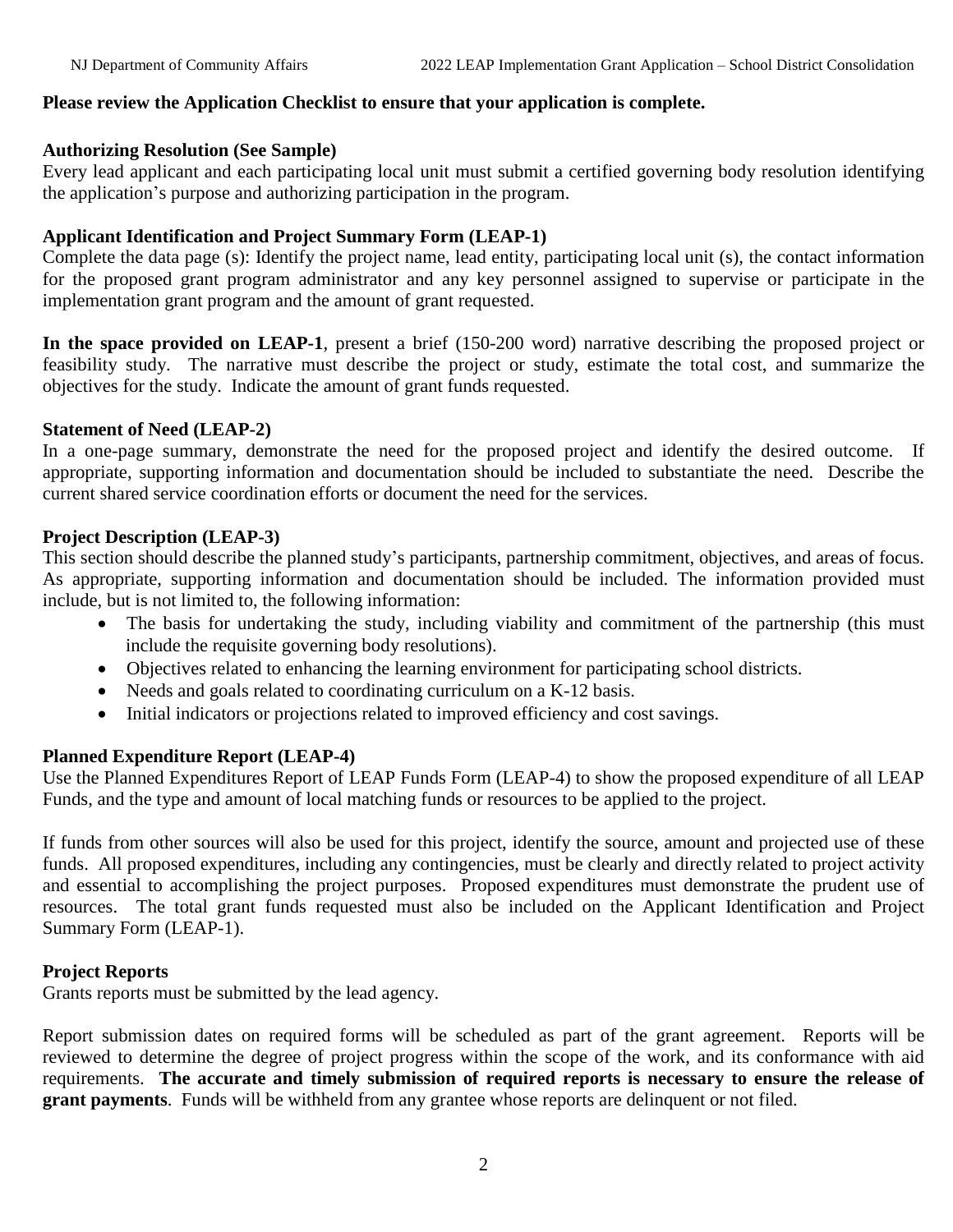## **ASSISTANCE**

For questions about the LEAP, the application, or the grant process, contact us at (609) 292-6858. You can also obtain additional information and copies of the application form at the following link: obtain additional information and copies of the application form at the following link: [https://www.nj.gov/dca/divisions/dlgs/leapgrants.html.](https://www.nj.gov/dca/divisions/dlgs/leapgrants.html)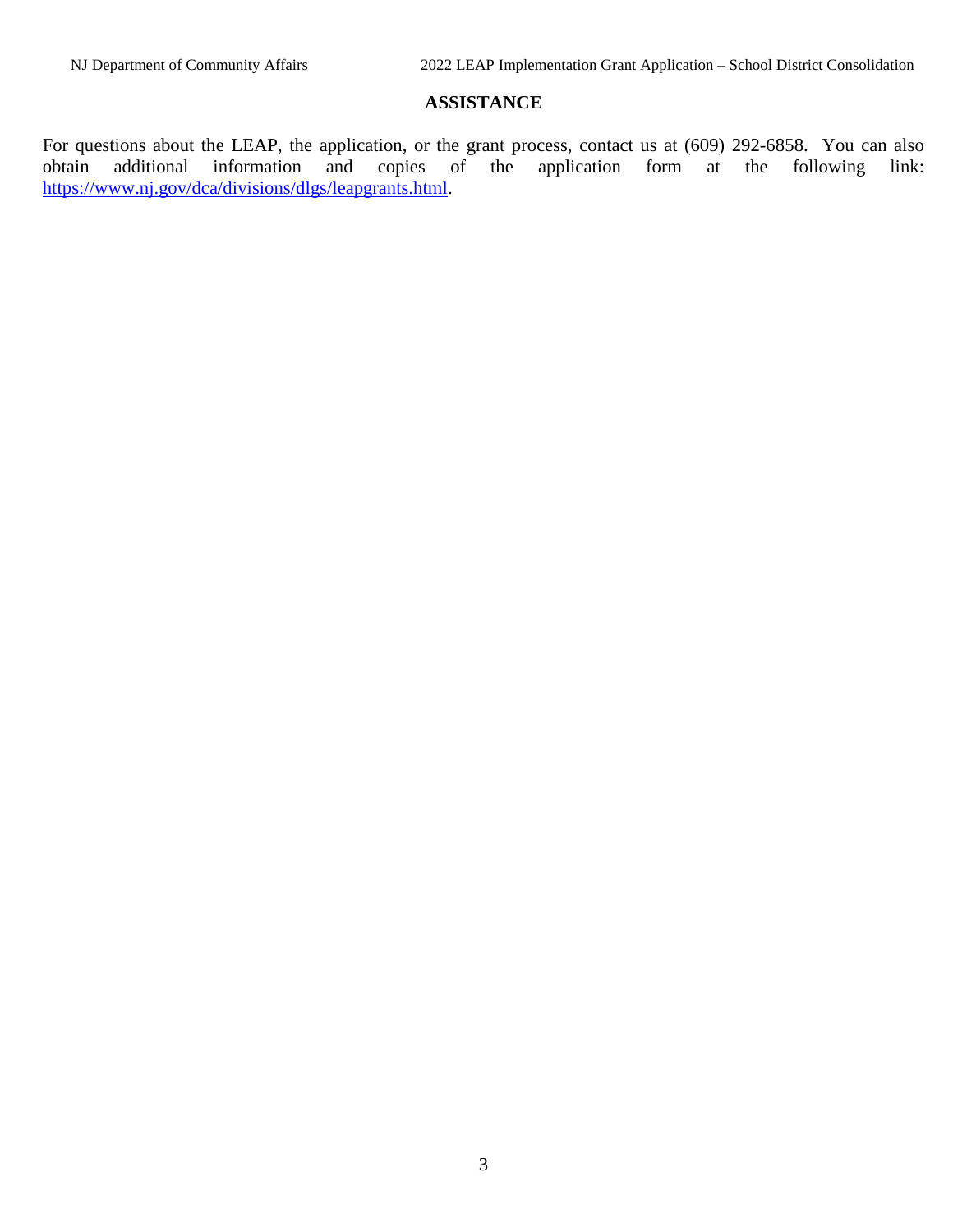

# **Local Efficiency Achievement Program (LEAP) Implementation Grant School District Consolidation Study APPLICATION CHECKLIST**

## **PLEASE ENSURE THAT EACH OF THE FOLLOWING ITEMS IS IN YOUR APPLICATION PACKAGE.**

## **PLEASE NOTE THAT, IN ADDITION TO E-MAIL SUBMISSION, TWO HARD COPIES OF THE APPLICATION PACKAGE MUST BE SUBMITTED BY REGULAR MAIL:**

- Resolutions: Applicant (lead entity); Participating local unit(s) Applicant Identification and Project Summary Form (LEAP-1)
- Statement of Need Form (LEAP-2)
- Project Description Form (LEAP-3)
- Planned Expenditure and Funding Report Form П (LEAP-4)
- П Consultant Proposal or Planned Expenditures Form - Consultant Assistance Form (LEAP-5)
- RFP for consultant services (if applicable)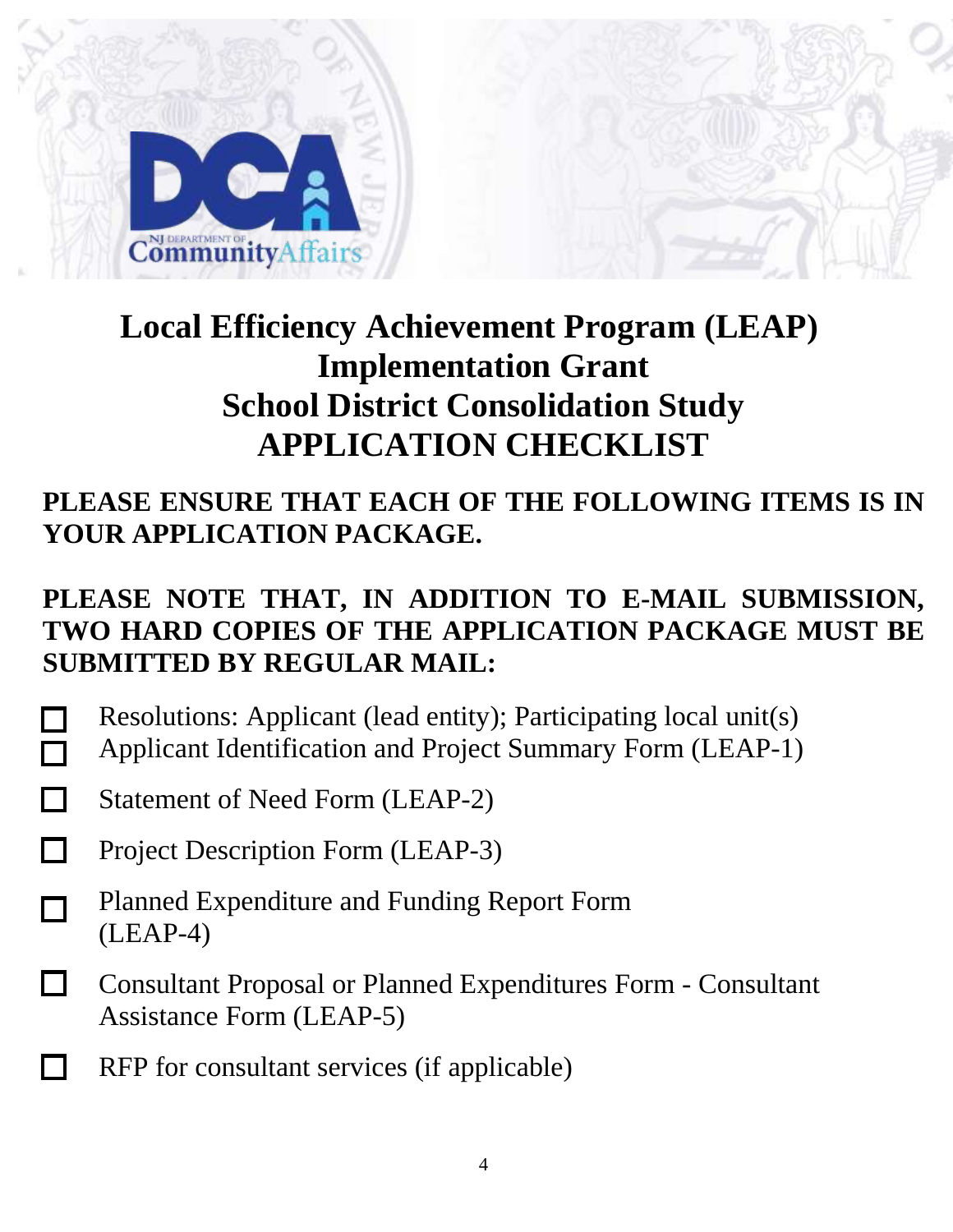## **APPLICANT IDENTIFICATION AND PROJECT SUMMARY FORM - LEAP 1**

| Project |  |  |  |
|---------|--|--|--|
| Name:   |  |  |  |

## **Applicant (Lead Entity):**

| <b>Entity Name:</b>      | County:                            |
|--------------------------|------------------------------------|
| Address:                 |                                    |
|                          | <b>Program Contact Information</b> |
| Grant Administrator:     | Contact Person & Title:            |
| Voice Phone/Extension #: | Voice Phone/Extension #:           |
| Fax:                     | Fax:                               |
| E-mail:                  | E-mail:                            |

| <b>Total Grant Amount Requested:</b>            |  |
|-------------------------------------------------|--|
| <b>I</b> (Insert Grant Amount from Form LEAP-4) |  |

## **Participating Local Unit:**

| <b>Entity Name:</b>      | County:                            |
|--------------------------|------------------------------------|
| Address:                 |                                    |
|                          | <b>Program Contact Information</b> |
| Grant Administrator:     | Contact Person & Title:            |
| Voice Phone/Extension #: | Voice Phone/Extension #:           |
| Fax:                     | Fax:                               |
| E-mail:                  | E-mail:                            |



**Check this box if there are additional participants. Include the required information on supplemental sheet (LEAP-1a).**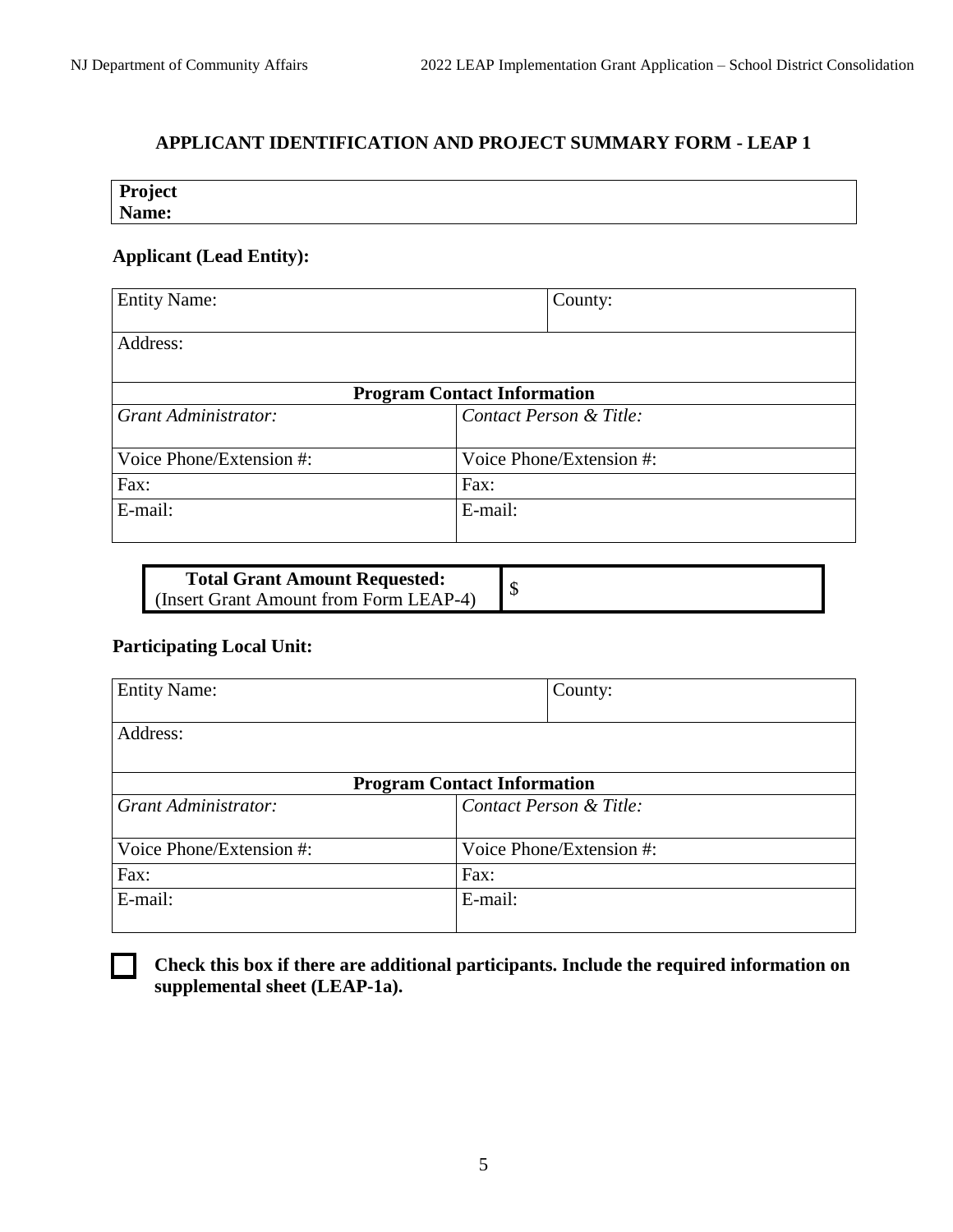## **APPLICANT IDENTIFICATION SUPPLEMENTAL FORM - LEAP-1A**

## **Participating Local Unit:**

| <b>Entity Name:</b>      | County:                            |  |
|--------------------------|------------------------------------|--|
|                          |                                    |  |
| Address:                 |                                    |  |
|                          |                                    |  |
|                          | <b>Program Contact Information</b> |  |
| Grant Administrator:     | Contact Person & Title:            |  |
|                          |                                    |  |
| Voice Phone/Extension #: | Voice Phone/Extension #:           |  |
| Fax:                     | Fax:                               |  |
| E-mail:                  | E-mail:                            |  |
|                          |                                    |  |

## **Participating Local Unit:**

| <b>Entity Name:</b>      |                                    | County:                  |
|--------------------------|------------------------------------|--------------------------|
| Address:                 |                                    |                          |
|                          |                                    |                          |
|                          | <b>Program Contact Information</b> |                          |
| Grant Administrator:     |                                    | Contact Person & Title:  |
| Voice Phone/Extension #: |                                    | Voice Phone/Extension #: |
| Fax:                     | Fax:                               |                          |
| E-mail:                  | E-mail:                            |                          |
|                          |                                    |                          |

## **Participating Local Unit:**

| <b>Entity Name:</b>                |         | County:                  |
|------------------------------------|---------|--------------------------|
|                                    |         |                          |
| Address:                           |         |                          |
|                                    |         |                          |
| <b>Program Contact Information</b> |         |                          |
| Grant Administrator:               |         | Contact Person & Title:  |
| Voice Phone/Extension #:           |         | Voice Phone/Extension #: |
| Fax:                               | Fax:    |                          |
| E-mail:                            | E-mail: |                          |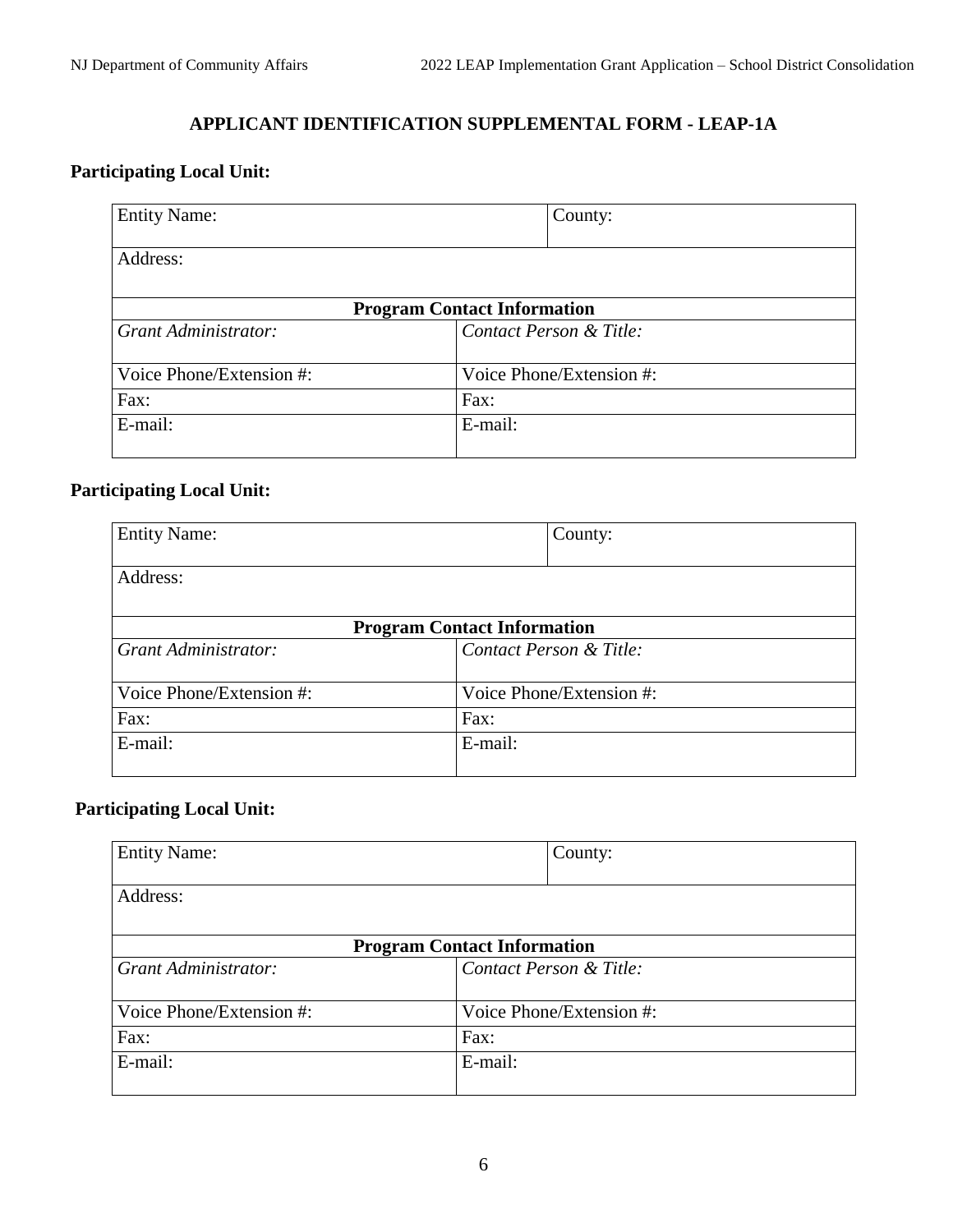**PROJECT SUMMARY**: Summarize the project in the space below: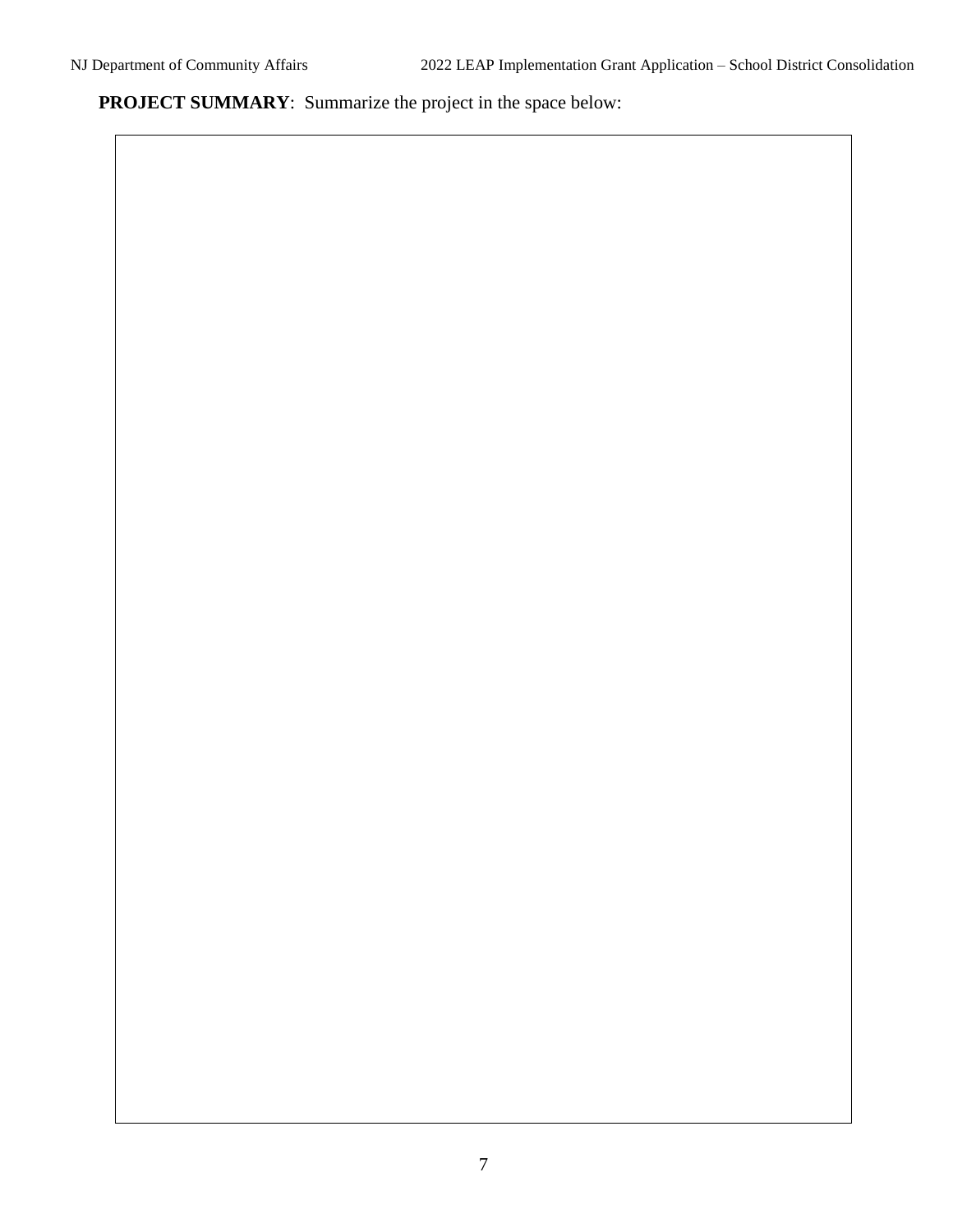## **STATEMENT OF NEED - LEAP 2**

**Applicant:**

**Project Name:**

**Statement:**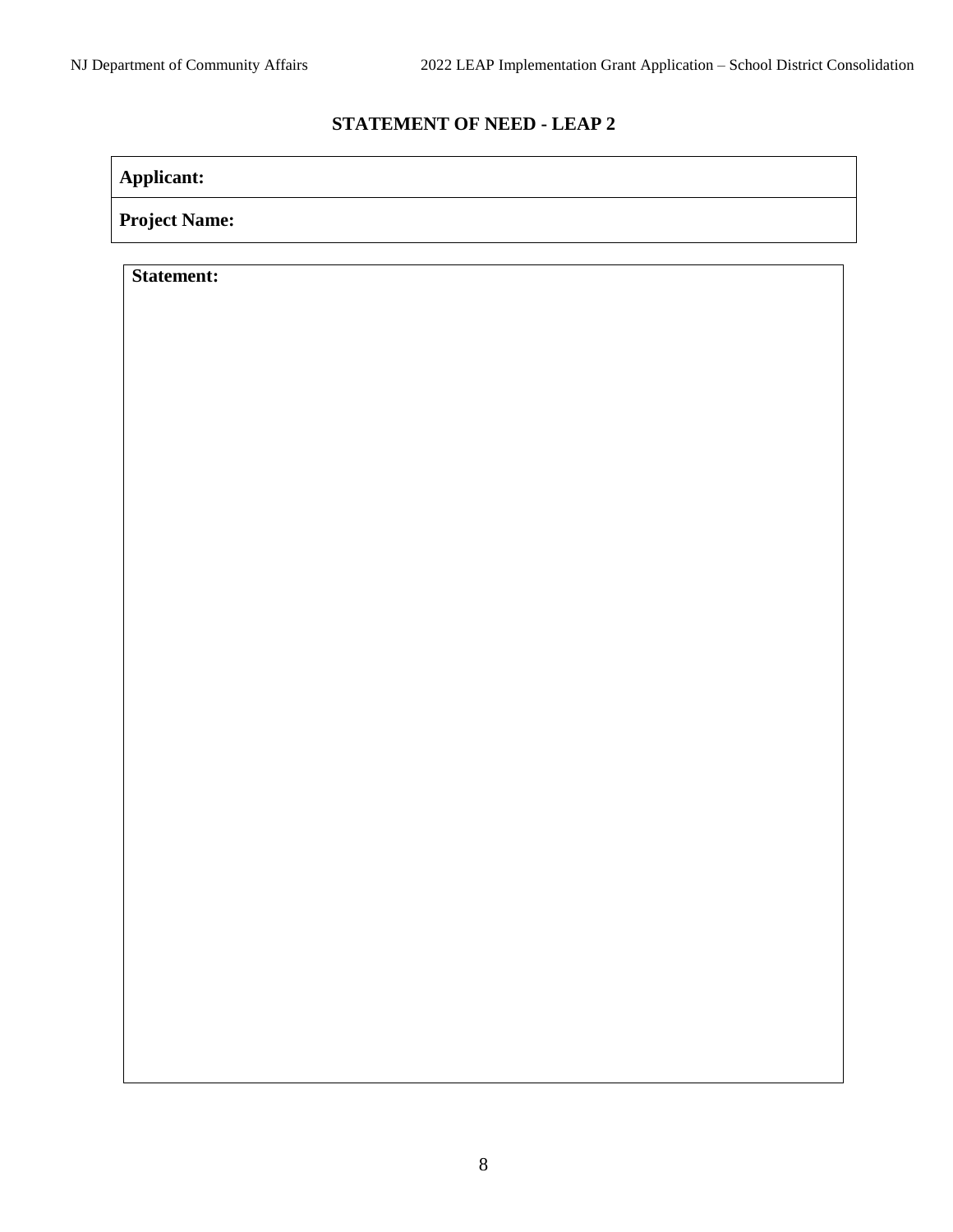## **PROJECT DESCRIPTION - LEAP 3**

| Applicant:           |  |
|----------------------|--|
| <b>Project Name:</b> |  |
| Description:         |  |
|                      |  |
|                      |  |
|                      |  |
|                      |  |
|                      |  |
|                      |  |
|                      |  |
|                      |  |
|                      |  |
|                      |  |
|                      |  |
|                      |  |
|                      |  |
|                      |  |
|                      |  |
|                      |  |
|                      |  |
|                      |  |
|                      |  |
|                      |  |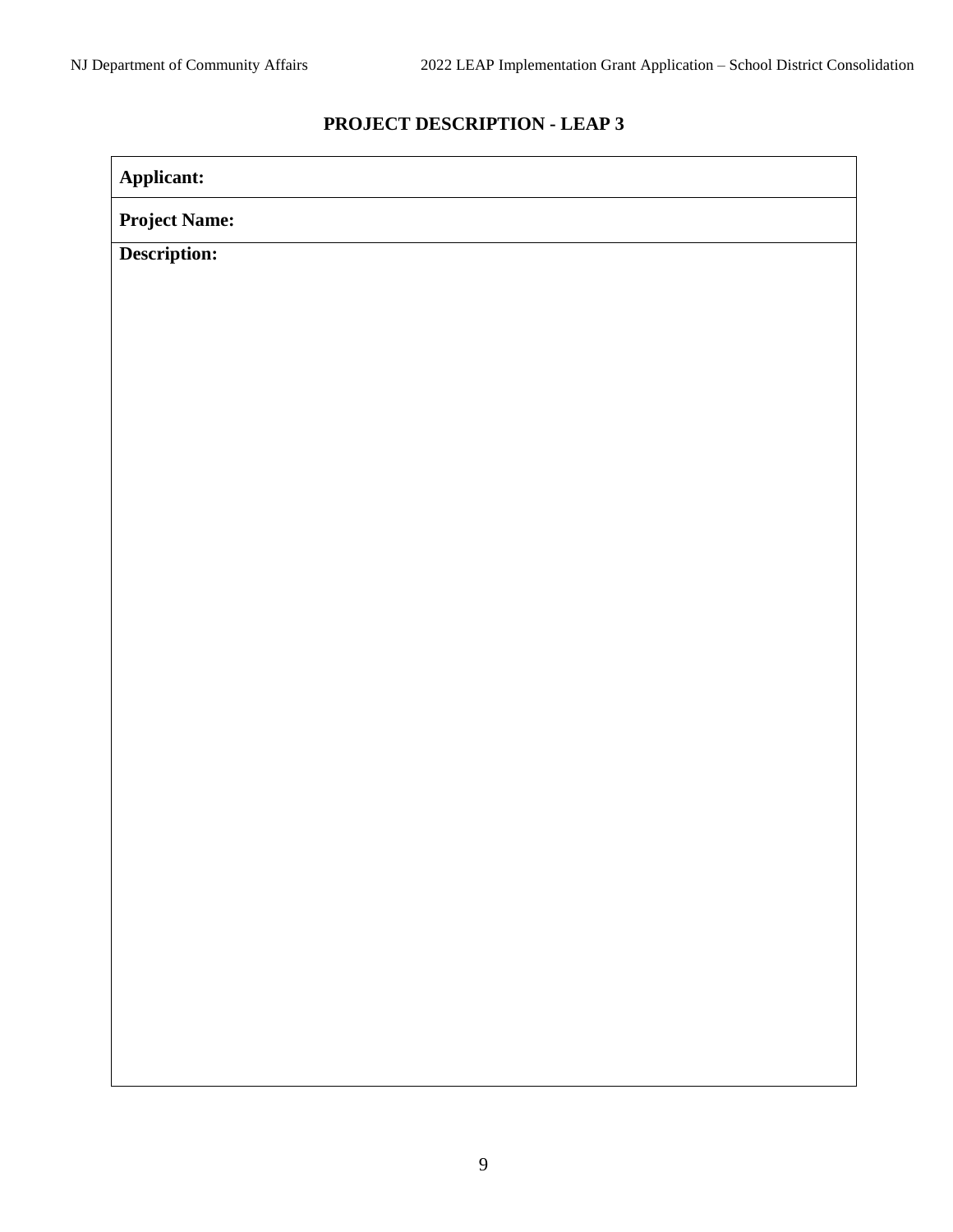## **PLANNED EXPENDITURE AND FUNDING REPORT - LEAP 4**

| <b>Applicant:</b> |
|-------------------|
|-------------------|

## **Project Name:**

### **PLANNED EXPENDITURES**

## **(Please refer to the Implementation Guidelines for eligible activities)**

| <b>ACTIVITY/TASK</b>                                                  | <b>Project Total</b> |
|-----------------------------------------------------------------------|----------------------|
|                                                                       | \$                   |
|                                                                       |                      |
|                                                                       |                      |
|                                                                       |                      |
|                                                                       |                      |
|                                                                       |                      |
|                                                                       |                      |
| Professional Services (Submit proposal with application) <sup>1</sup> |                      |
| Consulting                                                            |                      |
| Engineering                                                           |                      |
| Legal                                                                 |                      |
|                                                                       |                      |
|                                                                       |                      |
| <b>TOTAL PLANNED EXPENDITURES</b>                                     | \$                   |

### **PARTICIPANT CONTRIBUTION BREAKDOWN**

| <b>Funding Source</b>                | Amount |
|--------------------------------------|--------|
| Grant funds <sup>2</sup>             | Φ      |
| Applicant/participant cash match     |        |
| Applicant/Participant indirect costs |        |
| Other funds                          |        |
| <b>TOTAL PROGRAM COST</b>            |        |

 $\overline{a}$ 

<sup>&</sup>lt;sup>1</sup> Complete Planned Expenditures Form - Consultant Assistance (LEAP-5) or submit detailed consultant proposal.

<sup>2</sup> Insert Amount on LEAP Form 1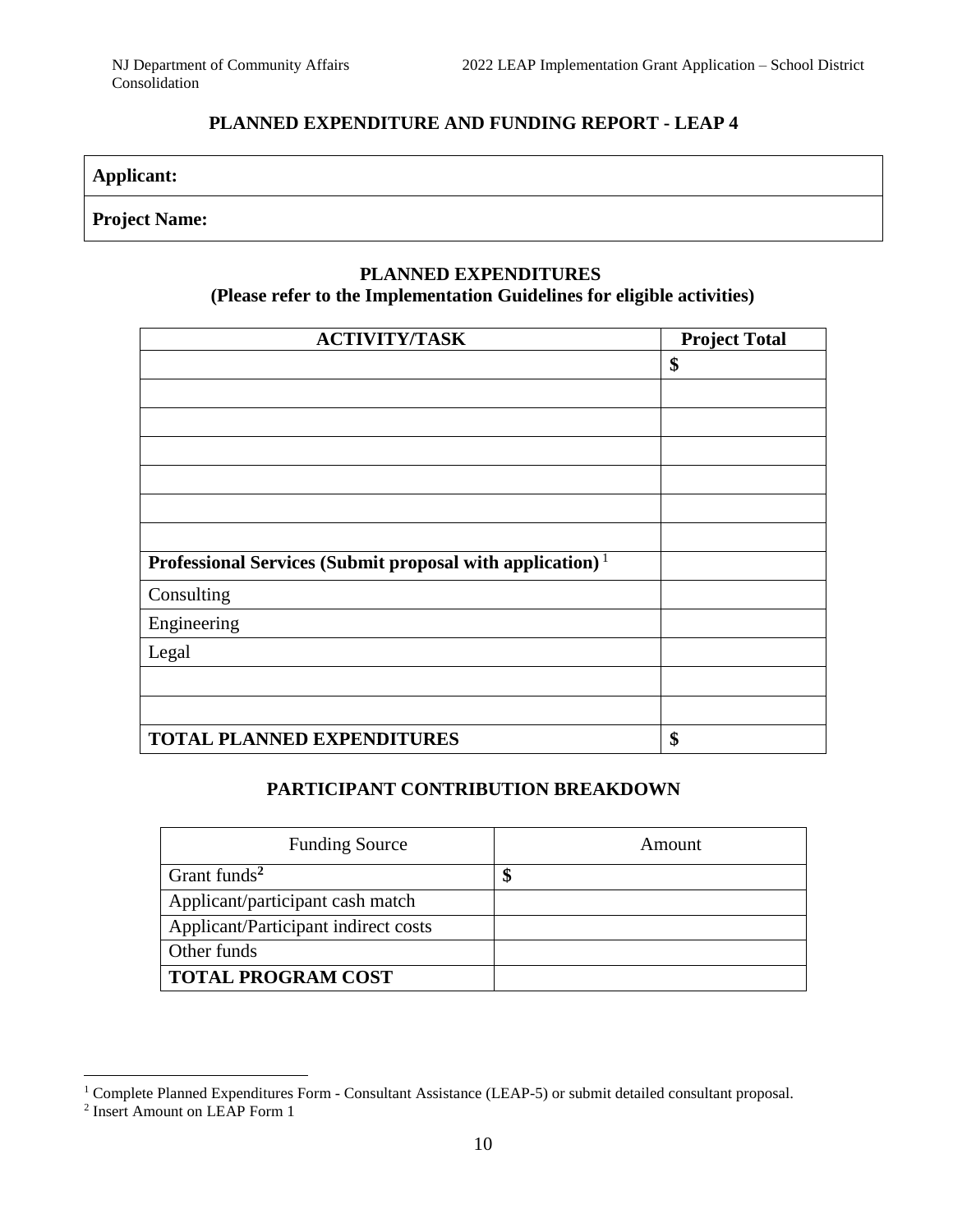## **Explanation of indirect costs:**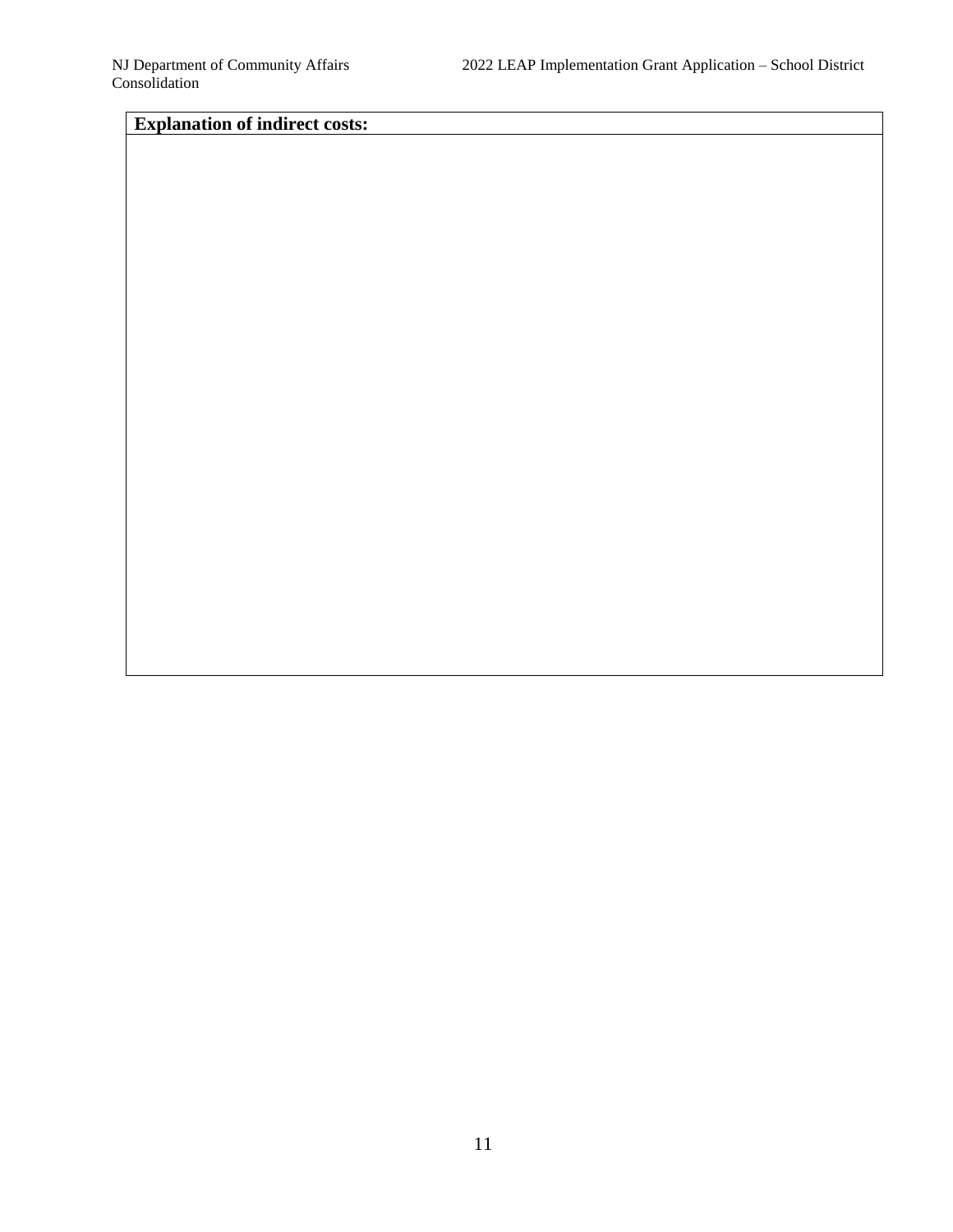## **PLANNED EXPENDITURES FORM – CONSULTANT ASSISTANCE - LEAP 5 (Please refer to the Implementation Guidelines for eligible activities and consulting related reporting)**

## **Applicant:**

**Project Name:**

**Identify the consultant and describe the service(s) provided. Or, attach a detailed approved and accepted proposal in response to RFP.** 

| <b>Activity/Task</b> | <b>Consultant</b><br><b>Staff Level</b><br><b>Assigned</b> | <b>Rate Per</b><br>Hour/Per<br>Day | <b>Est. Time</b><br><b>For</b><br><b>Completion</b><br>(hours/days) | (A) Cost Per<br><b>Activity/Task</b> |
|----------------------|------------------------------------------------------------|------------------------------------|---------------------------------------------------------------------|--------------------------------------|
| 1.                   |                                                            | \$                                 |                                                                     | \$                                   |
| 2.                   |                                                            |                                    |                                                                     |                                      |
| 3.                   |                                                            |                                    |                                                                     |                                      |
| 4.                   |                                                            |                                    |                                                                     |                                      |
| 5.                   |                                                            |                                    |                                                                     |                                      |
| 6.                   |                                                            |                                    |                                                                     |                                      |
| 7.                   |                                                            |                                    |                                                                     |                                      |
| <b>TOTAL</b>         |                                                            |                                    |                                                                     | \$                                   |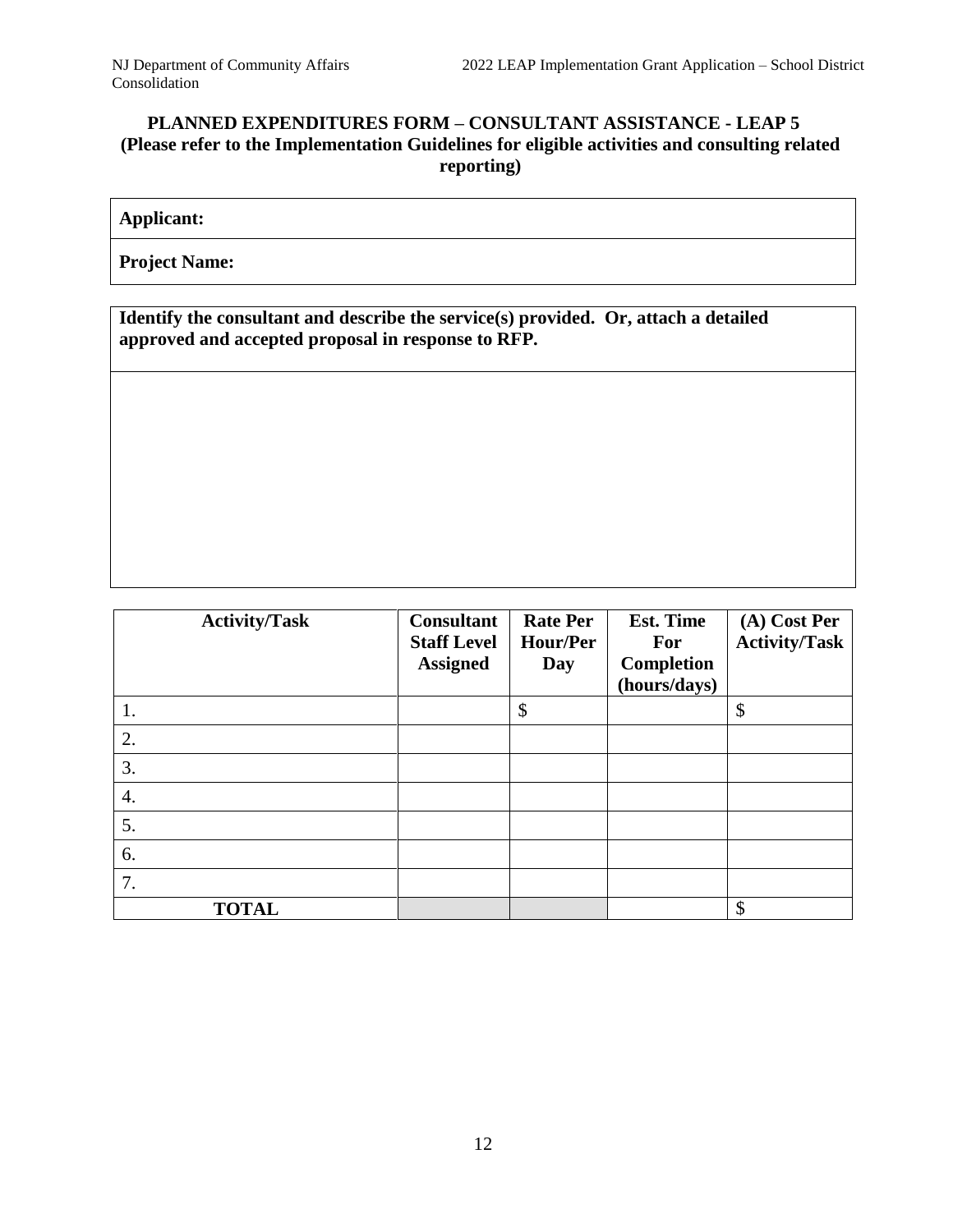| <b>OTHER EXPENSES (Itemize)</b>                                                                        | (B)<br><b>COST</b> |
|--------------------------------------------------------------------------------------------------------|--------------------|
|                                                                                                        | \$                 |
|                                                                                                        |                    |
|                                                                                                        |                    |
|                                                                                                        |                    |
|                                                                                                        |                    |
| <b>TOTAL Column (B) Costs</b>                                                                          | \$                 |
| <b>TOTAL Columns (A) and (B) Costs</b><br>(Also enter this amount on Form LEAP-4 next to "Consulting") | \$                 |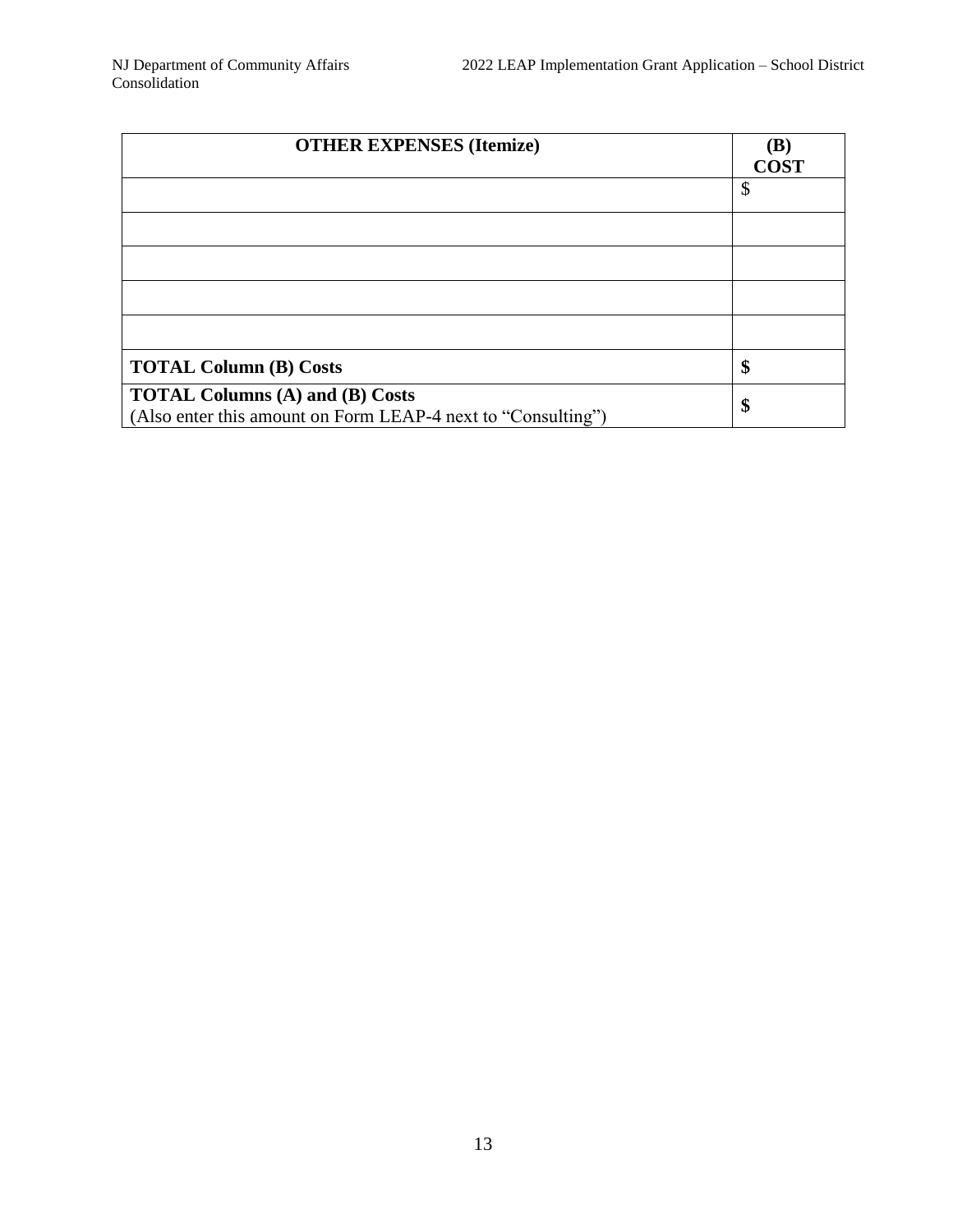Participating Local Unit Acknowledgement

By signing this application form, each participating local unit signatory attests to the express authority to sign on behalf of the local government he or she represents and to the accuracy of the information contained in the application.

| <u> 1989 - Johann Stoff, deutscher Stoffen und der Stoffen und der Stoffen und der Stoffen und der Stoffen und der </u>            | Date:                     |  |
|------------------------------------------------------------------------------------------------------------------------------------|---------------------------|--|
| Signature                                                                                                                          |                           |  |
|                                                                                                                                    |                           |  |
|                                                                                                                                    |                           |  |
|                                                                                                                                    |                           |  |
| <u> 1989 - Johann Stein, marwolaethau a bhann an t-Albann an t-Albann an t-Albann an t-Albann an t-Albann an t-Al</u><br>Signature | Date: $\frac{1}{2}$ Date: |  |
|                                                                                                                                    |                           |  |
| (Print) Participating Local Entity: Manual Assembly Participating Local Entity:                                                    |                           |  |
|                                                                                                                                    |                           |  |
|                                                                                                                                    |                           |  |
|                                                                                                                                    |                           |  |
| Signature                                                                                                                          |                           |  |
| (Print) Name and Title:                                                                                                            |                           |  |
| (Print) Participating Local Entity:                                                                                                |                           |  |
|                                                                                                                                    |                           |  |
|                                                                                                                                    |                           |  |
| <u> 1989 - Johann Stoff, amerikansk politiker (* 1908)</u>                                                                         | Date:                     |  |
| Signature                                                                                                                          |                           |  |
| (Print) Name and Title:                                                                                                            |                           |  |
|                                                                                                                                    |                           |  |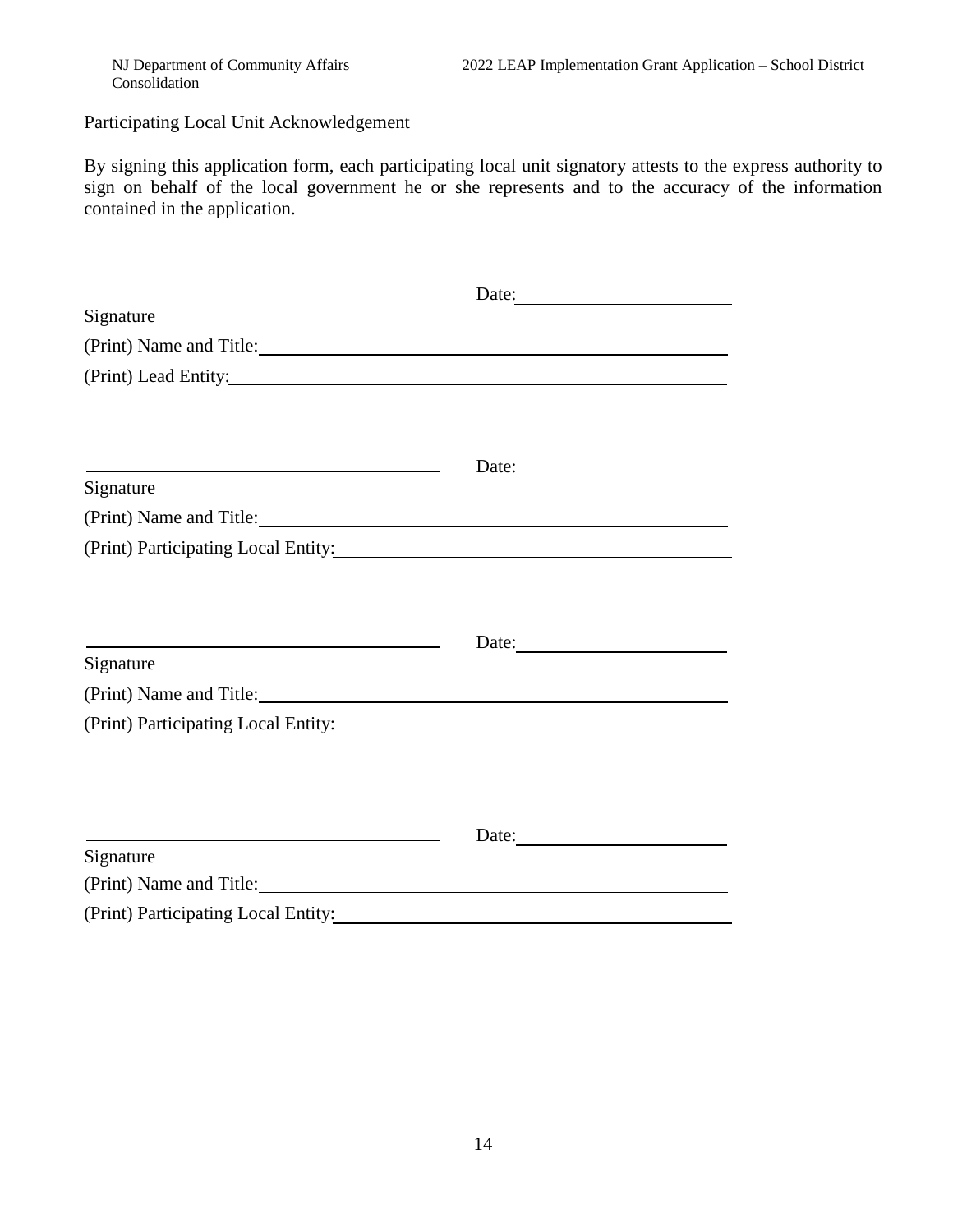## **SAMPLE**

### **PARTICIPANT'S RESOLUTION LEAP IMPLEMENTATION GRANT**

WHEREAS, the State of New Jersey has appropriated \$10 million for Shared Services and School District Consolidation Study and Implementation Grants to assist local units with the study, development, and implementation of new shared and regional services; and

WHEREAS, the Department of Community Affairs, Division of Local Government Services (DLGS) is tasked with administering these grant funds through the Local Efficiency Achievement Program (LEAP); and

WHEREAS, \$2 million in LEAP Implementation Grant funds has been set allocated to support costs associated with school district consolidation studies; and

WHEREAS, (Names of Participating Local Units) have determined to evaluate whether (Names of Districts being studied) may be able to attain improved educational quality and efficiencies through consolidation or regionalization; and

WHEREAS, a formal study must be undertaken to accomplish this objective; and

WHEREAS, the (Name of Lead Entity Applicant) has agreed to be the lead entity in conducting this study and will submit the application for financial support for this study to DLGS on behalf of all participating units.

NOW, THEREFORE, BE IT RESOLVED by the Governing Body of the (Name of Participating Local Unit), that the (Name of Participating Local Unit) does hereby join with (Name of Applicant) in applying for a LEAP Implementation Grant to support undertaking (insert description of study).

## **CERTIFICATION**

I, \_\_\_\_\_\_\_\_\_\_\_\_\_\_\_\_\_\_\_\_\_\_\_\_\_\_\_, (Clerk/Secretary of the Local Unit) of the (Name of Local Unit) in the County of \_\_\_\_\_\_\_\_\_\_\_\_, and the State of New Jersey do hereby Certify that the foregoing Resolution is a true copy of the Original Resolution duly passed and adopted by a majority of the full membership of the (Name of Governing Body) at its meeting of